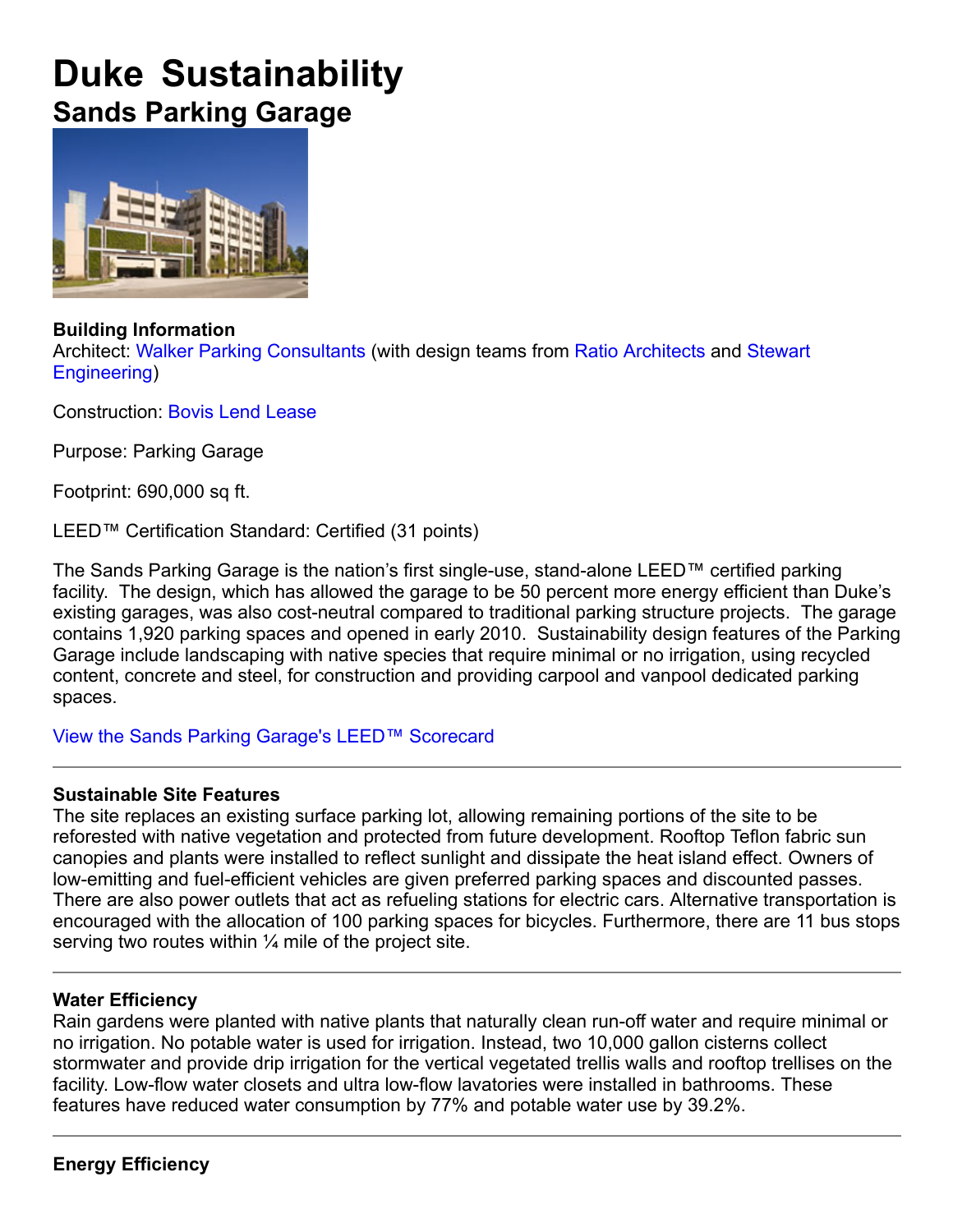An energy efficient LED lighting system was installed. Both the lighting power density of interior lighting and exterior lighting were reduced. These features have achieved an energy savings of 29.9%.

# **Resource Management**

During construction, waste was minimized by using recycled building materials and recycling waste. About 11.83% of the total building materials content was manufactured using recycled materials such as concrete and steel. Of on-site generated construction waste, 75.64% was diverted from the landfill. Building materials were also sourced regionally. Of the total building materials, 24.31% were extracted, harvested and manufactured within 500 miles of the project site. Currently, on-site recycling collection for the garage is incorporated into the Duke Medical campus' recycling system.

# **Indoor Air Quality**

All indoor adhesive and sealant products comply with the Volatile Organic Compounds limits.

# **Integration of Sustainability in Design & Construction Process**

The building's architects used a mix of sustainable design elements and new methodologies to design a garage that could qualify for LEED™ status. The building features additional sustainable design elements, such as preferred parking for low-emission, fuel-efficient and carpool vehicles and an operations and payment system that reduces idling and excessive driving when entering, exiting and searching for a parking spot. About 82% of the non-building area was reforested with native or adaptive species, exceeding the minimum requirement of 75%. Frequent parkers have been provided with automotive vehicle identification tags for efficient garage access, cutting down the time taken for exit by 50%, nearly eliminating idling at the garage entrance and exit. Visitors use a pay-on-foot system with a central cashier rather than from an idling car, reducing the processing time at exits by 60%.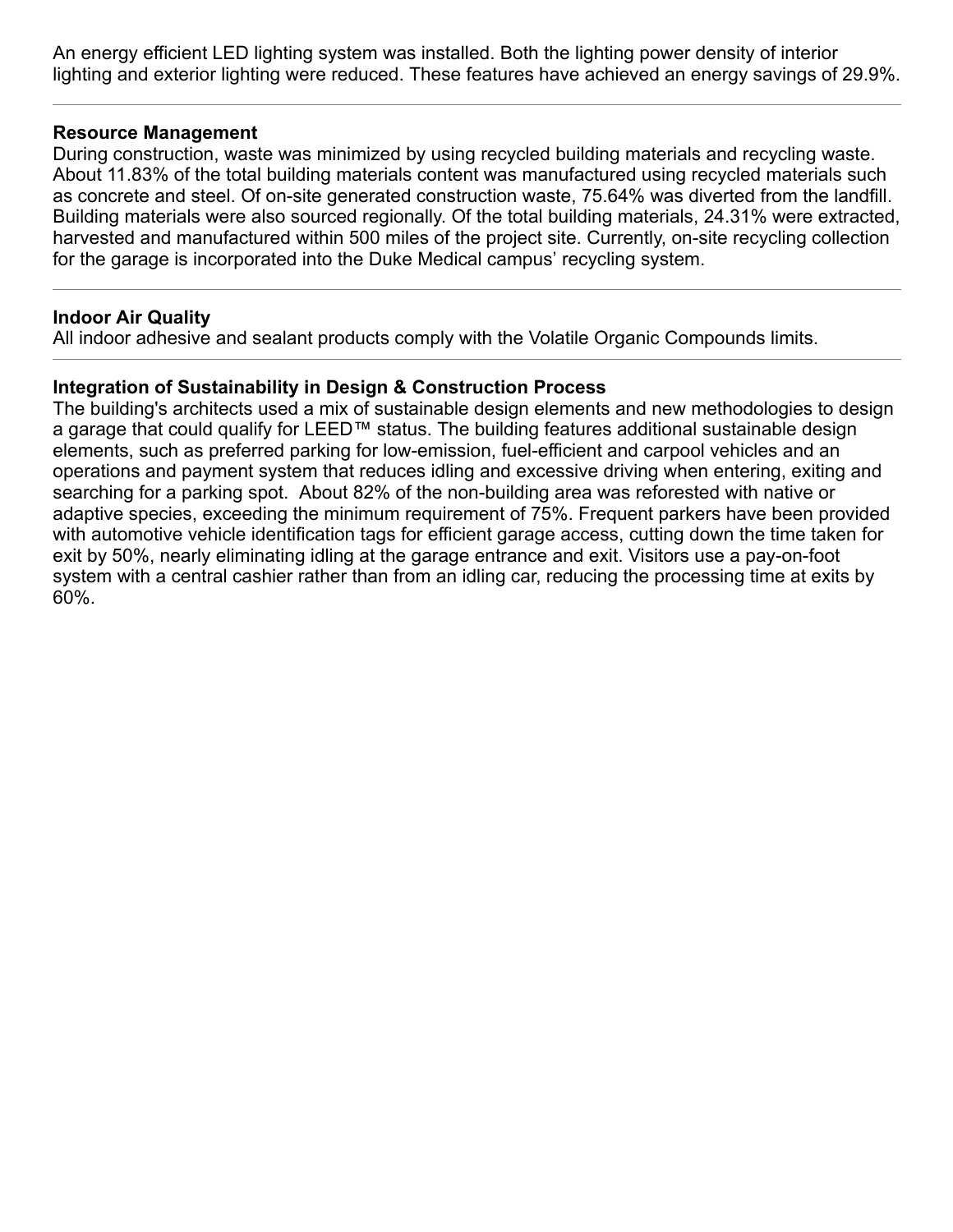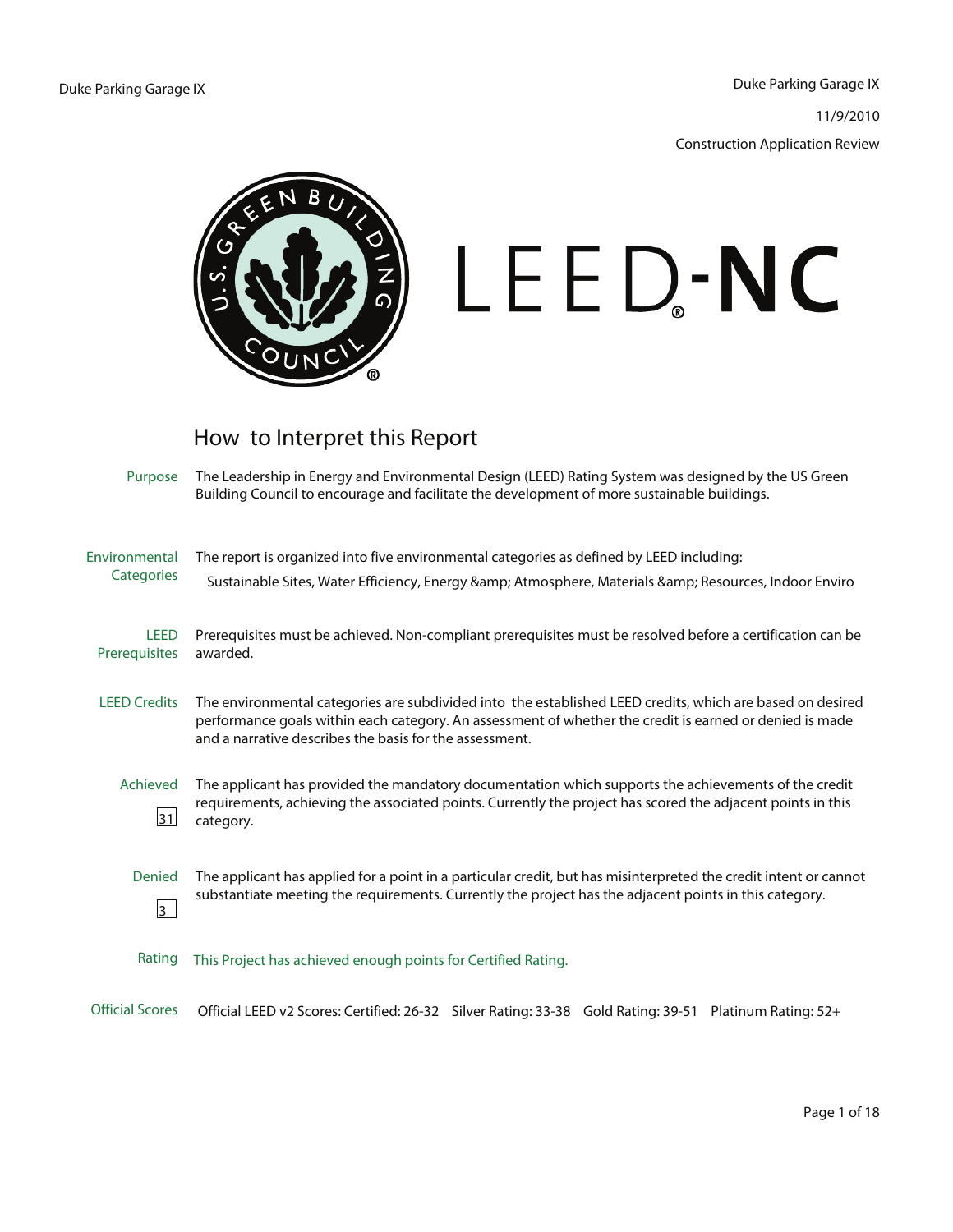Construction Application Review



# 8 1 1 Sustainable Sites **Possible Points** 14 Sustainable Sites **Possible Points** 14 Sustainable Sites 14 Sustainable Sites 14 Sustainable Sites 14 Sustainable Sites 14 Sustainable Sites 14 Sustainable Sites 14 Sustainable

# 0 | 0 | **Construction Activity Pollution Prevention Premission 2.2** Prerequisite 1-Version 2.2

### **Construction Application** 7/23/2010

The LEED Submittal Template has been provided stating that the project has followed local erosion and sedimentation control standards and codes, which are more stringent than the NPDES program requirements. Copies of the project erosion and sedimentation control plans and a narrative have been provided describing the local code and the implemented erosion and sedimentation control measures.

# 1 0 **Site Selection** Credit 1-Version 2.2

### **Design Application** 9/21/2009

The LEED Submittal Template has been provided stating that the project site does not meet any of the prohibited criteria. A site plan has been provided in support of credit compliance.

# 1 0 **Development Density & amp; Community Connectivity** Credit 2-Version 2.2

#### **Design Application** 9/21/2009

The LEED Submittal Template has been provided stating that the average site development density for the project and surrounding areas is 95,442.7 s.f. per acre. A calculation spreadsheet and scaled site vicinity plan with development radius have been provided to support achievement of this credit. Additionally, the project site and building areas have been provided, along with a listing of site and buildings areas for all surrounding sites within the density radius.



**Brownfield Redevelopment Credit 3-Version 2.2**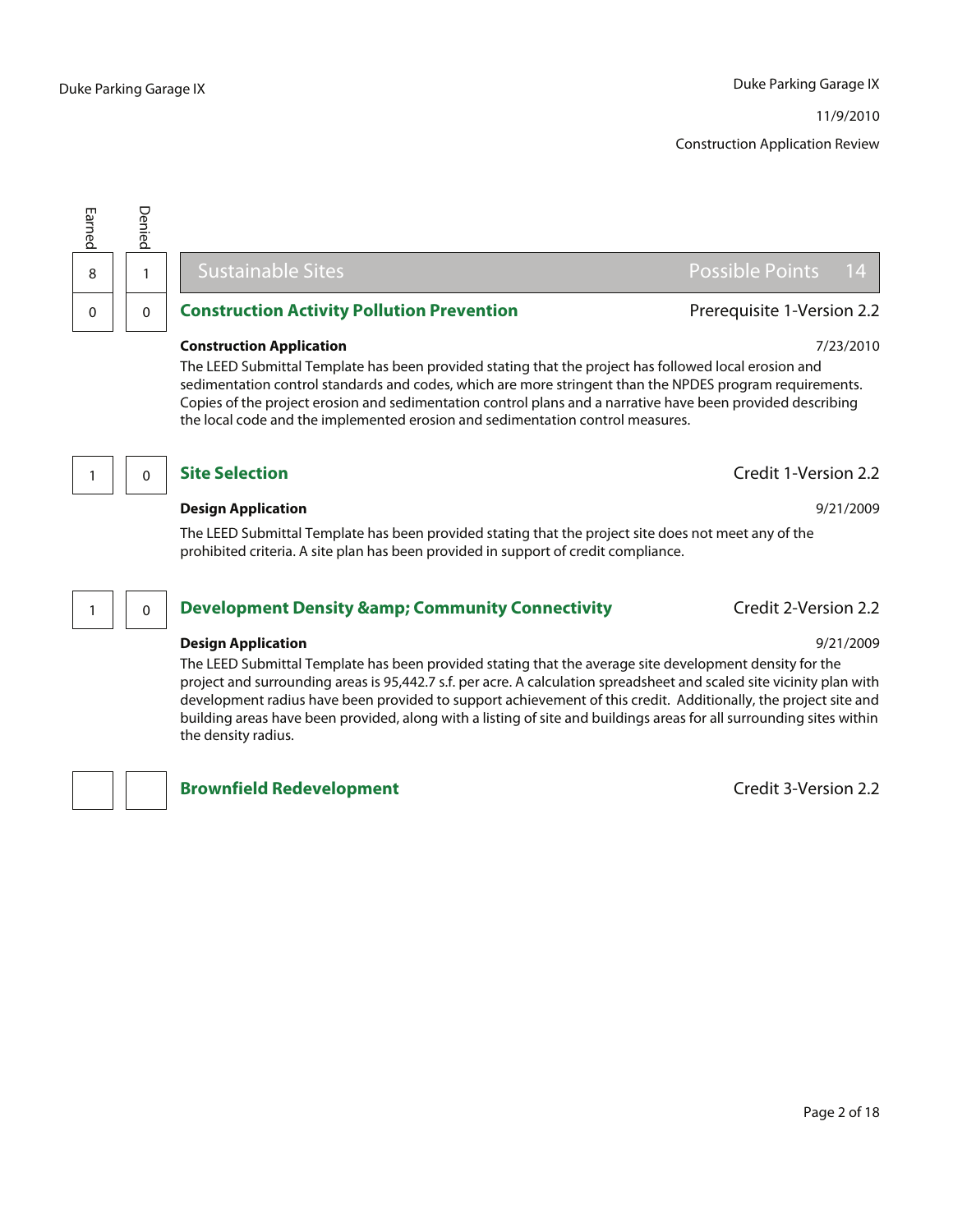11/9/2010

Construction Application Review

# 1 0 **Alternative Transportation: Public Transportation Access** Credit 4.1-Version 2.2

### **Design Application** 9/21/2009

The LEED Submittal Template has been provided stating that the project is served by 2 bus lines within 0.25 miles of the project site. A scaled drawing showing the location of the transit stops and bus routes has been provided.

However, the provided site map does not have a graphic scale. Also, pedestrian routes and distances to the each bus stop have not been provided.

TECHNICAL ADVICE: Please provide a revised site map with a graphic scale. Also, please provide pedestrian routes and distances from the project entries to each bus stop.

#### **Design Application** 12/9/2009

The project team has provided a site plan and a copy of Durham's comprehensive transportation plan demonstrating that there are 11 bus stops serving at least two routes within 0.25 miles of the project site. The documentation demonstrates credit compliance.

# **Alternative Transportation: Bicycle Storage & Changing Rooms**Credit 4.2-Version 2.2



### 1 0 **Alternative Transportation: Low-Emitting & Fuel Efficient Vehicles** Credit 4.3-Version 2.2

#### **Design Application** 9/21/2009

The LEED Submittal Template and project drawings have been provided stating that 100 preferred parking spaces for low-emitting and fuel efficient vehicles have been provided on-site which represents 5% of the total on-site parking.

# 0 **Alternative Transportation: Parking Capacity** Credit 4.4-Version 2.2

### **Design Application** 9/21/2009

The LEED Submittal Template has been provided stating that the on-site provided parking does not exceed the minimum local zoning requirements and that car/van pool parking has been provided for a minimum of 5.2% of the total provided parking spaces. A parking plan and carpooling incentive program information have been provided in support of this credit.

However, the project team has not provided specific information regarding the amount of parking required by the local zoning requirements.

TECHNICAL ADVICE: Please provide a revised Template including the minimum number of parking spaces required by the local zoning requirements and narrative explaining the local zoning requirements.

#### **Design Application** 12/9/2009

The project team has provided a revised LEED Submittal Template with a narrative, a site plan, and Durham city/ county regulations demonstrating that the project team has met the requirements for providing the minimum number of parking spaces, since it is under the jurisdiction of the university as stated in the narrative. The documentation demonstrates credit compliance.

# Page 3 of 18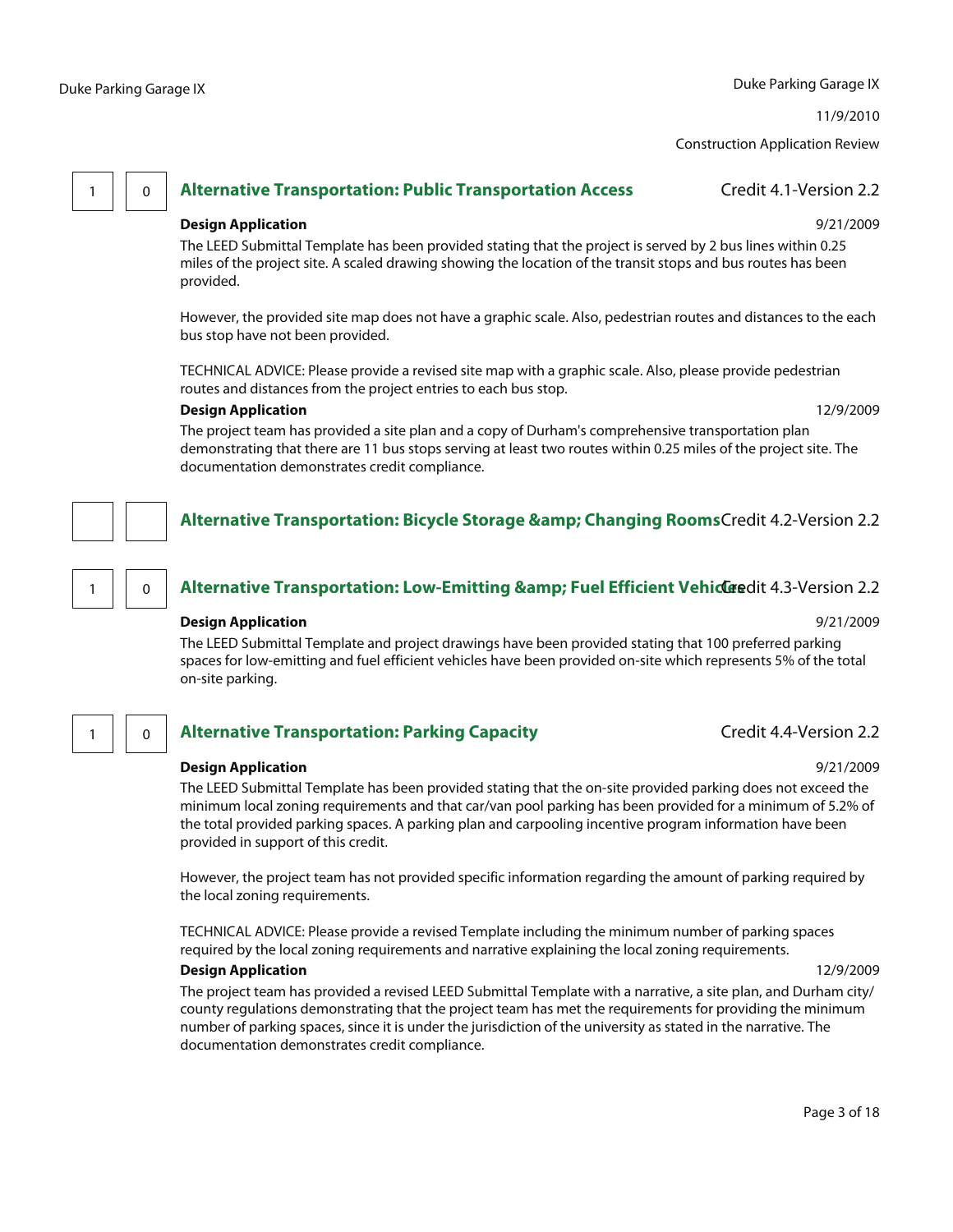11/9/2010

Construction Application Review

Duke Parking Garage IX



# 0 **Site Development: Protect or Restore Habitat** Credit 5.1-Version 2.2

# **Construction Application** 7/23/2010

The LEED Submittal Template has been provided stating that the site has been previously developed and that at least 50% of the site area that does not fall within the building footprint has been restored with native or adaptive planting. Calculations have been provided claiming that 109,279 square feet of the site area (approx. 82% of the non-building area) has been planted with native or adaptive species as required by this credit. Site plans, landscape plans, and details have been provided showing the restored area. In addition, a narrative has been provided describing the project's approach to this credit.

# 0 **Site Development: Maximize Open Space** Credit 5.2-Version 2.2

# **Design Application** 9/21/2009

The LEED Submittal Template has been provided stating that the project has been developed in an area with no minimum local zoning code requirements for open space. The Template further states that 109,279 sq. ft. of dedicated open space, compared to 107,074 sq. ft. of the building footprint has been provided adjacent to the building. Site drawings, planting plans, and planting schedules have been provided in support of this credit.



The LEED Submittal Template has been provided stating that 86.020% of the on-site parking stalls are located under cover. Parking plans for each tier of the parking deck, a site plan, planting plans, a roof plan, and an excerpt from a maintenance manual have been provided to support this claim. The Template narrative states that the top level of the parking garage is made of new, gray concrete with an SRI of at least 29.



**Heat Island Effect: Roof** Credit 7.2-Version 2.2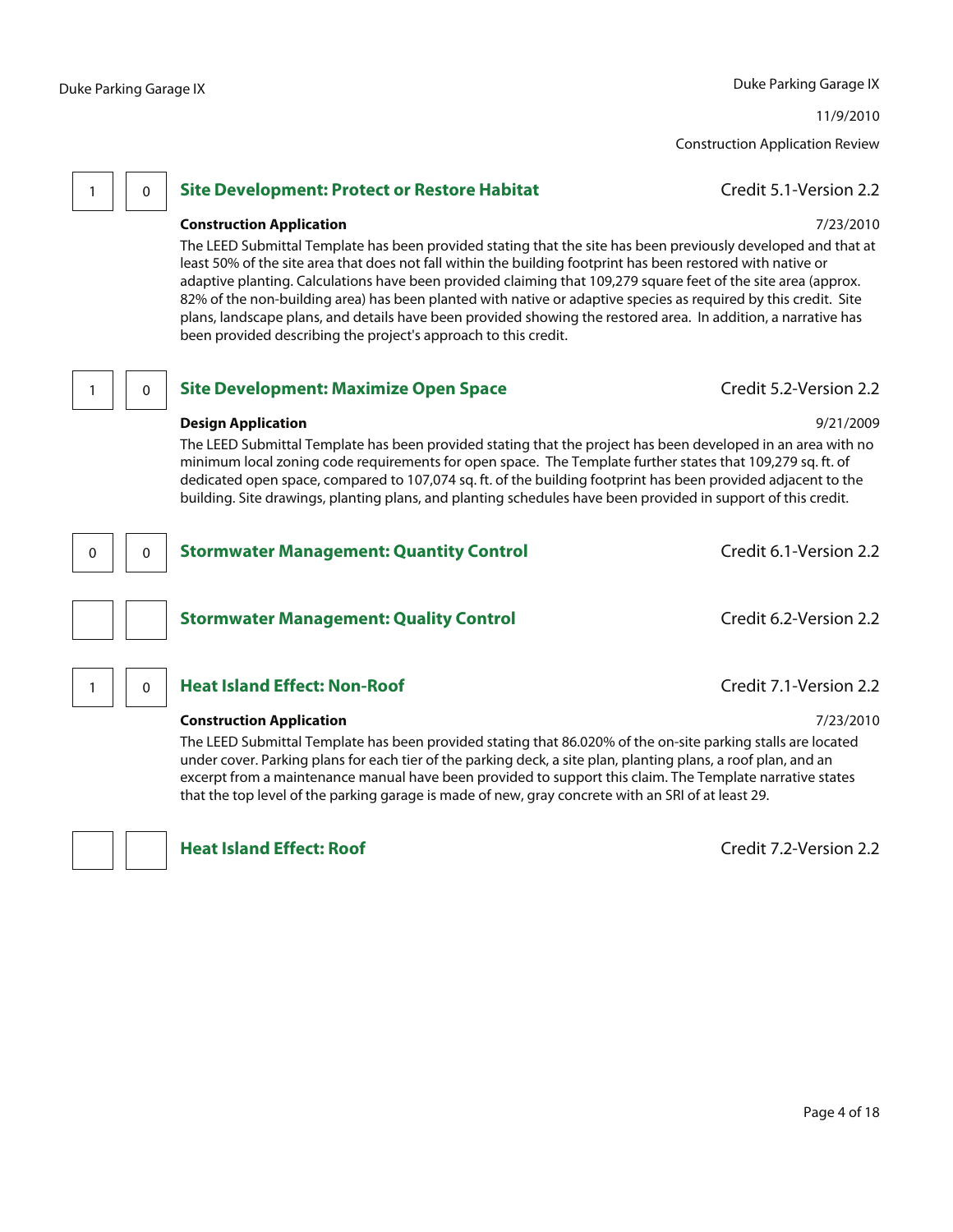11/9/2010 Duke Parking Garage IX

Construction Application Review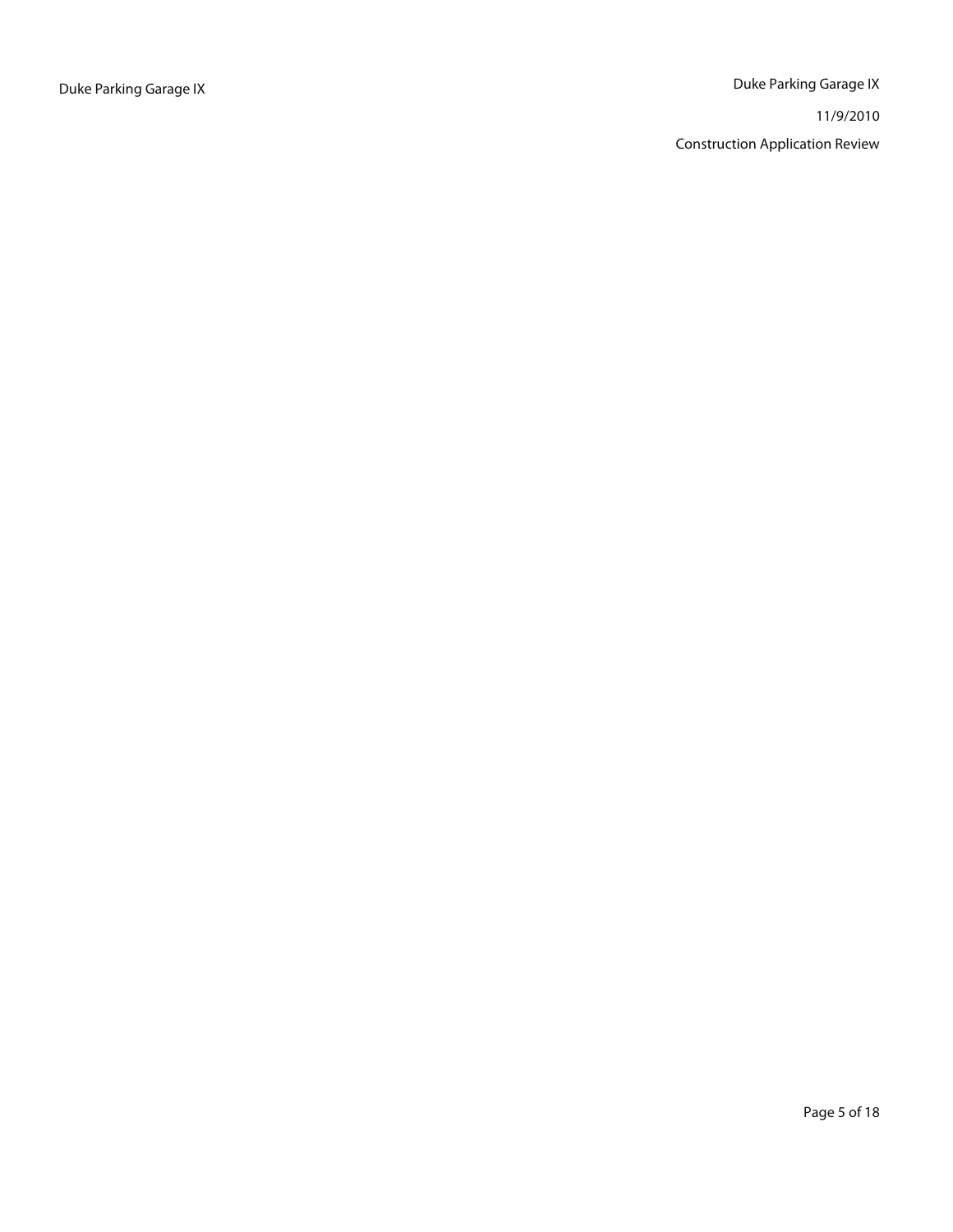11/9/2010 Duke Parking Garage IX

Construction Application Review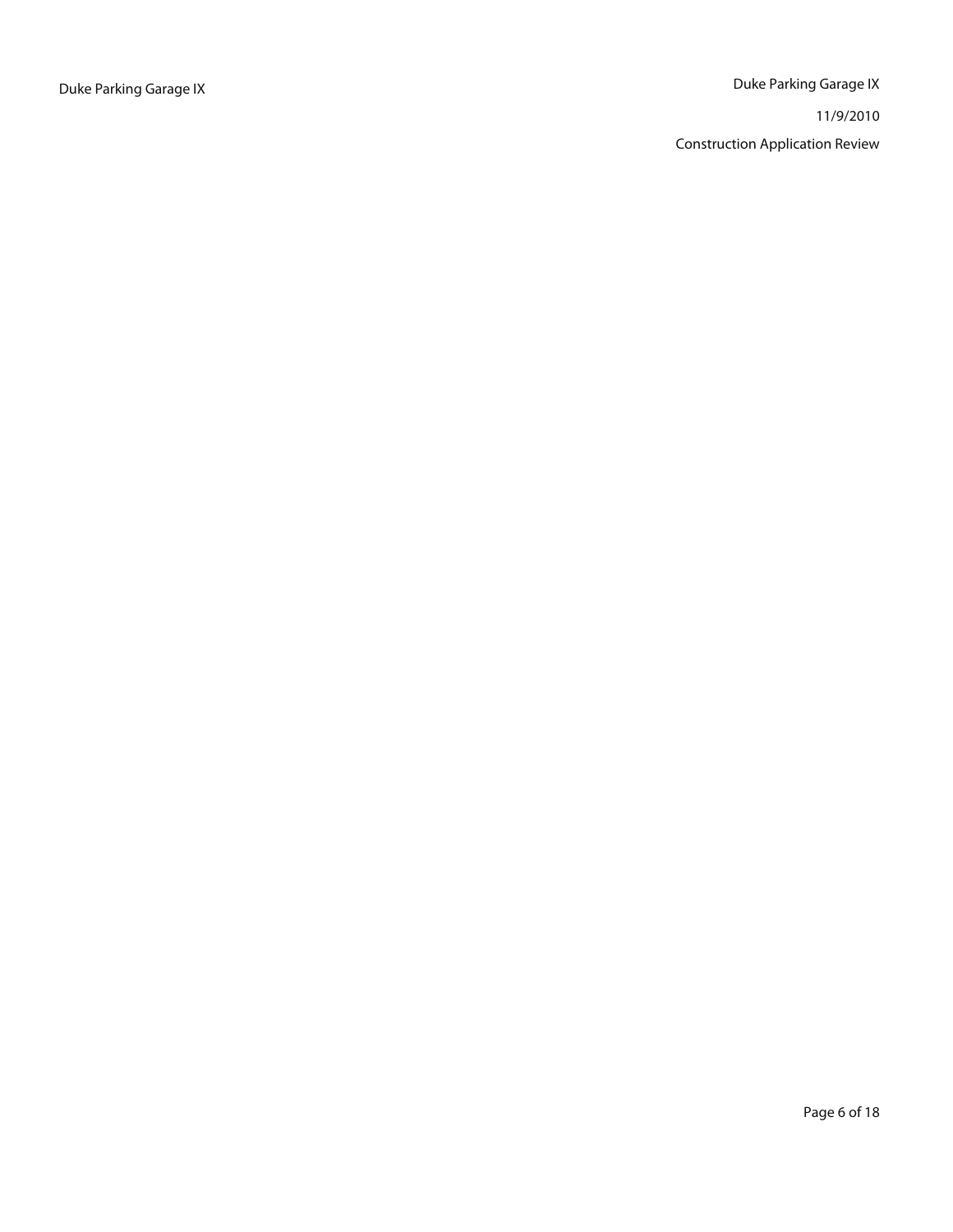11/9/2010

Construction Application Review



# 0 1 **Light Pollution Reduction** Credit 8-Version 2.2

### **Design Application** 9/21/2009

The LEED Submittal Template has been provided stating that the project's interior and exterior lighting has been designed in accordance with the requirements of this credit.

Interior Lighting: The Template indicates that interior lighting fixtures were located to maintain the maximum candela output, from fixtures near exterior glazing, within the building. Interior lighting plans have been uploaded to support this claim.

Exterior Lighting Power: The Template indicates that the lighting power densities for exterior area fixtures do not exceed 80% of the ASHRAE recommendations and that the LPD of exterior facade/landscape lighting does not exceed 50% of the referenced ASHRAE Standard recommendations. Exterior lighting plans have been uploaded to support this claim.

Light Trespass: The Template indicates that the project is located in LZ-3.

However, the entire LEED project boundary has not been clearly indicated on the provided site plan. Also, further clarification is needed for areas where light trespass requirements are not met.

In addition, a Site Lumen calculation has been provided, along with a narrative explaining the light trespass analysis undertaken for the project. Also, the narrative explains that the project entrance does not comply for safety reasons.

However, the exterior lighting power is not consistent in SSc8 (7.92 kW for the proposed design and 19.61 kW for the baseline design) and EAc1 (7.8 kW for the proposed design and 18.5 kW for the baseline design).

TECHNICAL ADVICE: Please provide a revised photometric site plan which clearly indicates the entire LEED project boundary. Please provide a narrative describing any areas where light trespass requirements are not met and the reason for this lighting. Please note, per LEED NC v2.2 SSc8 CIR ruling dated 5/06/2009, security lighting must meet light trespass requirements. Alternatively, a campus approach may be appropriate. Please see the AGMBC for additional requirements and submittals required for this approach (http://www.usgbc.org/ShowFile. aspx?DocumentID=1097). Please provide a revised Template with consistent exterior lighting power across all credits.

### **Design Application** 12/9/2009

The project team has provided a revised LEED Submittal Template with a narrative, a supplemental narrative, and an updated photometric site plan demonstrating that all areas meet the light trespass requirements for LZ-3 with the exception of the garage entrances. The narrative also states that these areas require additional lighting for pedestrian safety. In addition, the supplemental narrative states that the lighting power has been updated and is consistent with EAc1, Optimize Energy Performance.

However, the light trespass requirements were not met at the project boundary. Per the LEED-NC v2.2 SSc8 CIR dated 10/16/2008, campus compliance should be pursued if light trespass requirements are not met at the parcel lines. Please note that not all credits are applicable to all projects. The documentation does not demonstrate credit compliance.

**Construction Application** 7/23/2010

.

.

**Construction Application** 10/11/2010

Page 7 of 18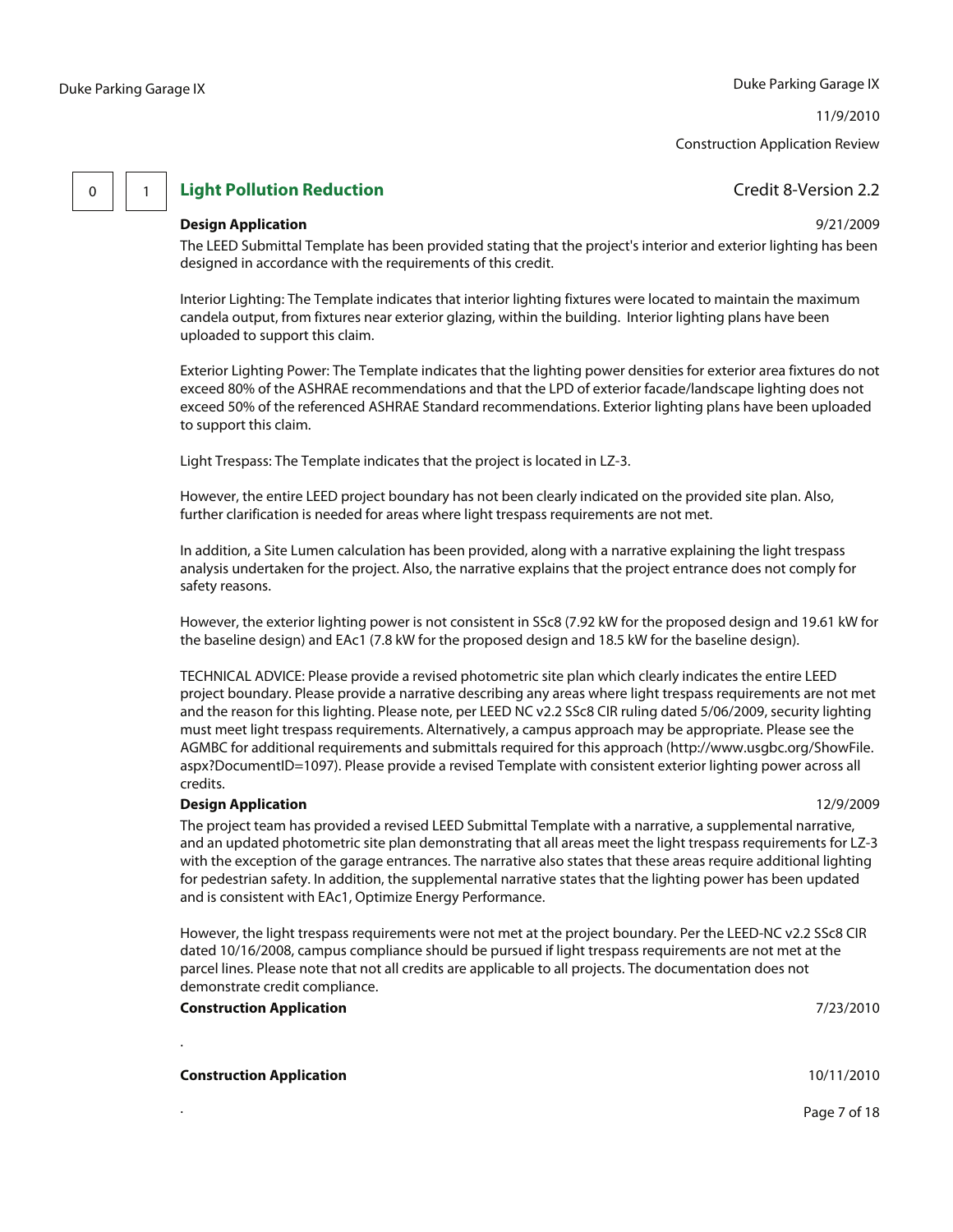Construction Application Review



# 4 0 Water Efficiency **Possible Points** 5 and 200 Possible Points

# 2 0 **Water Efficient Landscaping** Credit 1.1-1.2-Version 2.2

### **Design Application** 9/21/2009

The LEED Submittal Template has been provided stating that the installed irrigation systems use only captured rainwater. A narrative has been included describing the landscape and irrigation design strategies employed by the project. Specific information regarding source and available quantity of non-potable supplies has been provided as well. Also, planting plans and irrigation calculations have been provided in support of this credit.

However, the baseline irrigation case includes about twice the amount of turf area as the design irrigation case.

TECHNICAL ADVICE: Please provide a revised Template and irrigation calculations in which, "the planting types approximately correspond in both the baseline and the proposed strategy", per LEED-NC v2.0-2.1 WEc1.2 CIR ruling dated 03/11/2003.

### **Design Application** 12/9/2009

The project team has provided a revised LEED Submittal Template and revised irrigation calculations demonstrating, with planting types which approximately correspond in both the baseline and the proposed, that the percentage reduction of total water is 77%. In addition, the project team has provided information regarding onsite non-potable water storage for irrigation which reduces the use of potable water by 100%. The documentation demonstrates credit compliance.

# **Innovative Wastewater Technologies** Credit 2-Version 2.2

# 2 0 **Water Use Reduction** Credit 3.1-3.2-Version 2.2

### **Design Application** 9/21/2009

The LEED Submittal Template has been provided stating that the project has reduced potable water use by 39.2% from a calculated baseline design through the installation of low-flow water closets and ultra low-flow lavatories.

For future applications, please use the standard 3 uses per FTE, in the baseline and design case, as listed in the LEED-NC v2.2 (3rd edition) Reference Guide. In this case, the changes actually increase savings.



8 0 Energy & Atmosphere Possible Points 17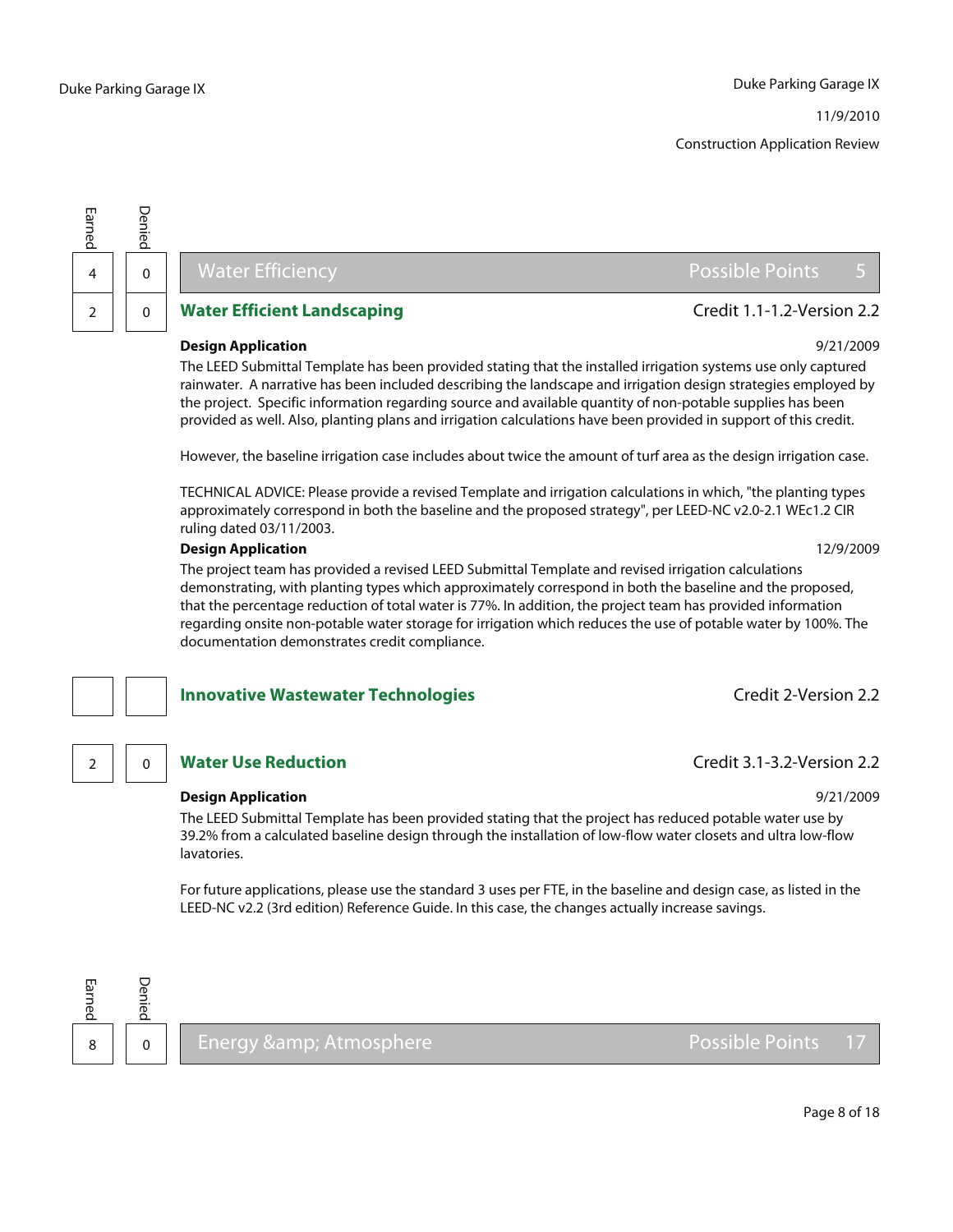11/9/2010

Construction Application Review

Duke Parking Garage IX

The LEED Submittal Template has been provided stating that the fundamental commissioning requirements have been completed. In addition, a narrative and commissioning final report have been provided describing the commissioned systems, as well as the results of the commissioning process.

0 0 **Fundamental Commissioning of the Building Energy Systems** Prerequisite 1-Version 2.2

# 0 0 **Minimum Energy Performance** Prerequisite 2-Version 2.2

### **Design Application** 9/21/2009

The LEED Submittal Template has been provided stating that the project complies with the mandatory provisions (Sections 5.4, 6.4, 7.4, 8.4, 9.4 and 10.4) of ASHRAE 90.1-2004. For projects pursuing points under EA Credit 1, a computer simulation model may be used to confirm satisfaction of this prerequisite.

However, the project was registered after June 26, 2007 and has not earned the two required points in EAc1.

TECHNICAL ADVICE: Please provide the requested clarifications for EAc1 to verify compliance with this prerequisite.

#### **Design Application** 12/9/2009

The project team has provided the requested clarifications for EAc1. The documentation demonstrates prerequisite compliance.

# 0 | | 0 | **Fundamental Refrigerant Management** Prerequisite 3-Version 2.2

### **Design Application** 9/21/2009

The LEED Submittal Template has been provided stating that base building HVAC and R systems use no CFCbased refrigerants.

# **Construction Application** 7/23/2010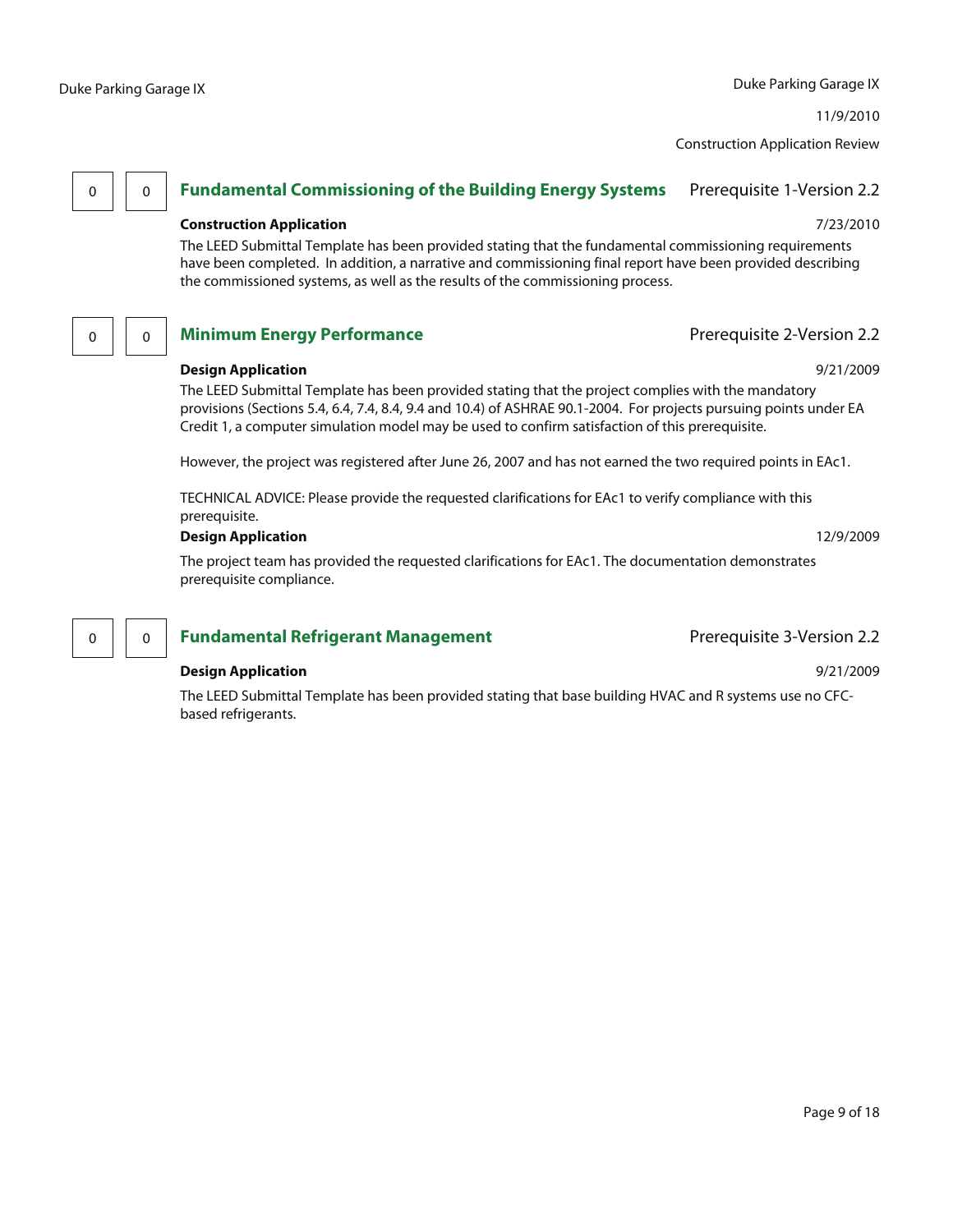11/9/2010

Construction Application Review



# 8 0 **Optimize Energy Performance** Credit 1-Version 2.2

### **Design Application** 9/21/2009

The LEED Submittal Template and supporting documentation have been provided stating that the project has achieved an energy cost savings of 29.9% using the ASHRAE 90.1-2004 Appendix G methodology. Energy efficiency measures include reduced interior lighting power density and reduced exterior lighting.

However, several issues should be addressed for the final review. Please see the following 7 comments.

TECHNICAL ADVICE: Please provide revised energy models, Submittal Template, and supporting documentation in the form of compliance reports and/or input and output summaries demonstrating that the following issues have been corrected. In addition, please provide a narrative to each of the review comments and a narrative to describe any changes made in addition to the review comments.

Please note that the project was registered after 06/27/2007, and is therefore required to achieve a minimum of 2 points to qualify for LEED certification based on the following document (http://www.usgbc.org/ShowFile. aspx?DocumentID=2303).

1. The baseline design case exterior wall construction was not modeled using steel framed walls as required by Table G3.1.5(b) as indicated in Table 1.4 and "Library Members" report. Please revise the wall construction in the baseline building for the conditioned office spaces to steel framed walls with the assembly U-value from the table for the corresponding climate zone Table 5.5-4. In the case of this building the wall construction U-value should be 0.124 (R-13.0). In addition, please update the baseline wall construction U-value in Table 1.4 to reflect these changes.

2. Table 1.4 indicates that the perimeter deck lighting power was included in the 100% on schedule for the baseline design; however, Appendix G requires that schedules be modeled identically in the baseline and proposed case. Please revise the garage lighting schedule to be identical in the baseline and proposed case. An exceptional calculation measure may be used to demonstrate the benefit of garage lighting controls if the exceptional calculation method includes sufficient information to justify that perimeter off controls are consistent with standard practice for new construction of parking garage facilities. Please revise the baseline model by changing the lighting schedule for perimeter deck lighting from 100% on to reduced hours of operation schedule. In addition, please update the Template and Table 1.4 with the total amount of exterior lighting power in kW included in the baseline perimeter deck lighting power. Please also revise the model to reflect an exceptional calculation method for garage lighting controls if credit is taken for these controls.

3. The exterior lighting power is not consistent in SSc8 (7.92 kW for the proposed design and 19.61 kW for the baseline design) and EAc1 (7.8 kW for the proposed design and 18.5 kW for the baseline design). Please revise the proposed design and baseline design energy models and update Table 1.4 so the exterior lighting power is consistent across credits. Please ensure that the baseline exterior lighting power in Table 1.4 is equal to the ASHRAE allowable in SSc8 (not the LEED allowable). Please ensure that no credit is taken in the proposed design case for lighting reductions on non-tradable surfaces per a LEED-NCv2.2 EAc1 CIR ruling dated 4/25/2007.

4. It appears based on the information provided that the lighting in the office space is on 8,760 hours per year. Please verify that the office is anticipated to be continuously occupied, or revise the model to reflect anticipated operating schedules for the office.

for this project, system type 4 ? packaged rooftop heat pump should be modeled for the baseline syste mage of 0 addition, please include the heating efficiency used for the heating capacity range and cooling efficiency used 18 5. The baseline HVAC systems were modeled exactly the same as the proposed design as indicated in Table 1.4 and "System Checksums" reports; however, the baseline systems should be based on Section G3.1.1 and Table G3.1.1A. Please revise the baseline design energy model by modeling systems consistent with Section G3.1.1 and Table G3.1.1B. Based on the number of floors, conditioned floor area (1,317 s.f.), and heating source (electric) for the cooling capacity range in Table 1.4. Further, please model and indicate in Table 1.4 that the packaged rooftop heat pumps are modeled according to Section G3.1.3.1, which requires that the electric air-source heat pumps are modeled with electric auxiliary heat that only energizes when the outdoor air temperature is less than 40 degrees-F.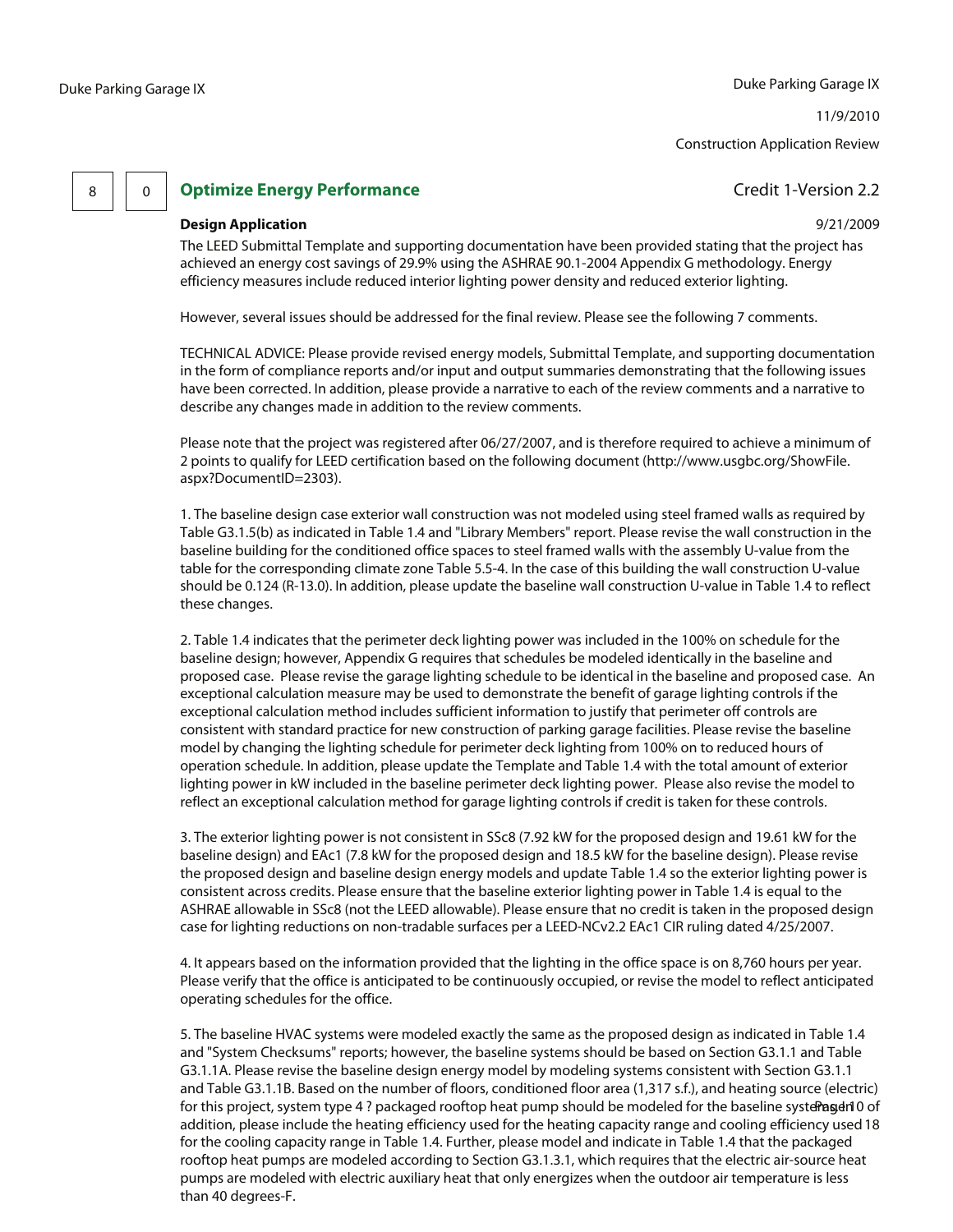11/9/2010 Construction Application Review Duke Parking Garage IX



5 0 Materials & Amp; Resources American Possible Points 13 0 | 0 | **Storage & Collection of Recyclables Collection 2.2 Prerequisite 1-Version 2.2 Design Application** 9/21/2009 The LEED Submittal Template has been provided stating that the project has provided appropriately sized

dedicated areas for the collection and storage of recycling materials, including cardboard, paper, plastic, glass, and metals. A floor plan has been provided showing the location of the recycling.



Earned Denied

**Building Reuse** Credit 1.1-1.2-Version 2.2

**Building Reuse, Non-Structural Credit 1.3-Version 2.2** 

2 | | 0 | **Construction Waste Management** Credit 2-Version 2.2

**Construction Application** 7/23/2010

The LEED Submittal Template has been provided stating that the project has diverted 218.12 tons (75.642%) of on-site generated construction waste from landfill. Calculations have been provided to document the waste types and receiving agencies for recycled materials. A narrative and a copy of the waste tracking log have been provided describing the project's construction waste management plan.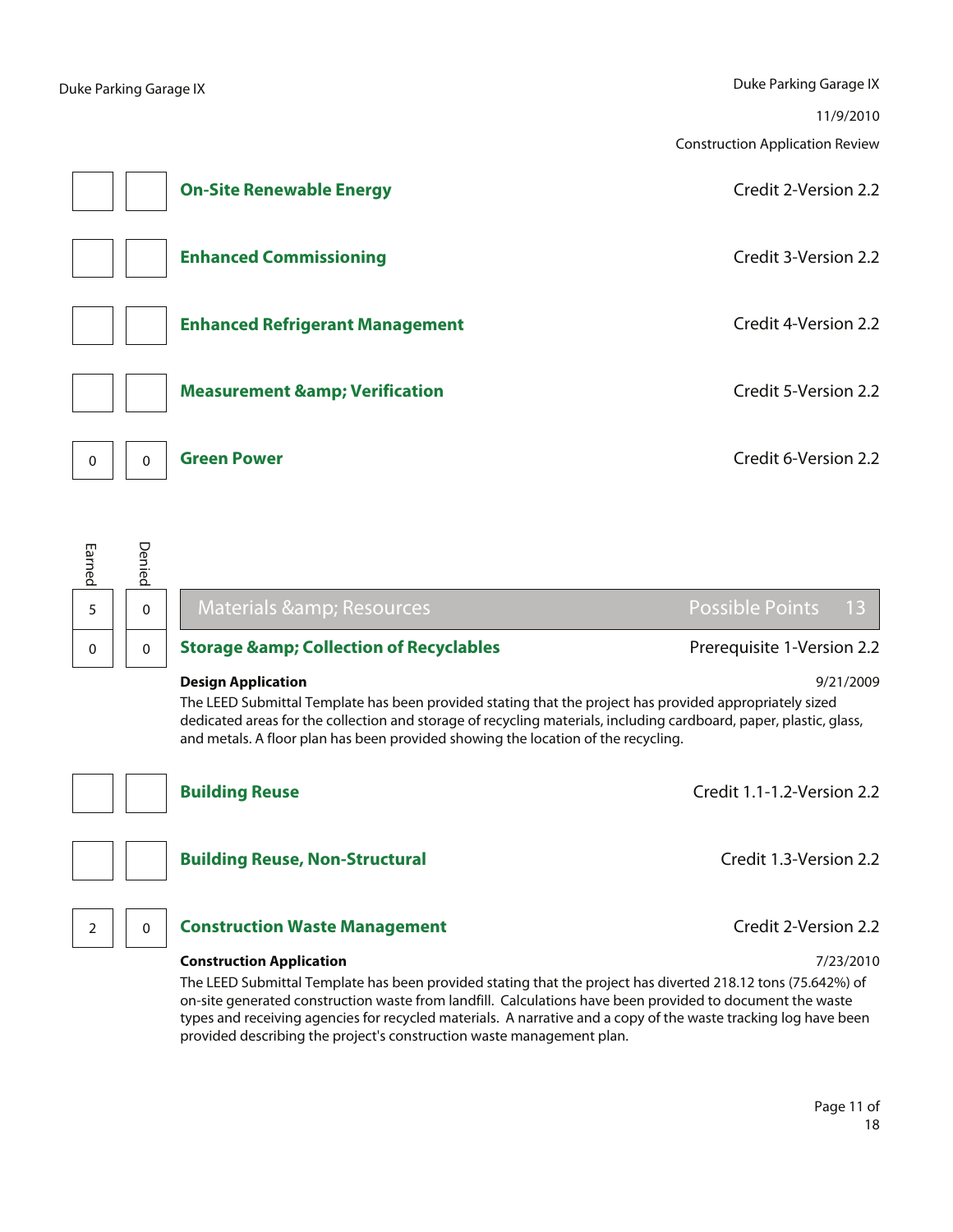Duke Parking Garage IX

11/9/2010

Construction Application Review

**Resource Reuse Credit 3-Version 2.2** 

# 1 **Recycled Content** Credit 4-Version 2.2

# **Construction Application** 7/23/2010

The LEED Submittal Template has been provided stating that 11.834% of the total building materials content, by value, have been manufactured using recycled materials.



# 2 0 **Regional Materials Credit 5-Version 2.2**

# **Construction Application** 7/23/2010

The LEED Submittal Template and calculation have been provided stating that 24.312% of the total building materials value is comprised of building materials and/or products that have been extracted, harvested or recovered, as well as manufactured within 500 miles of the project site. Product data sheets, mix design submittals, and manufacturers' letters have been provided to support this claim. The Template narrative states that the distance indicated for the concrete assembly is for the component extracted the farthest distance from the project, and that all other components also comply.

**Rapidly Renewable Materials Credit 6-Version 2.2** Credit 6-Version 2.2

**Certified Wood** Credit 7-Version 2.2



4 **0 I** Indoor Environmental Quality **Possible Points** 15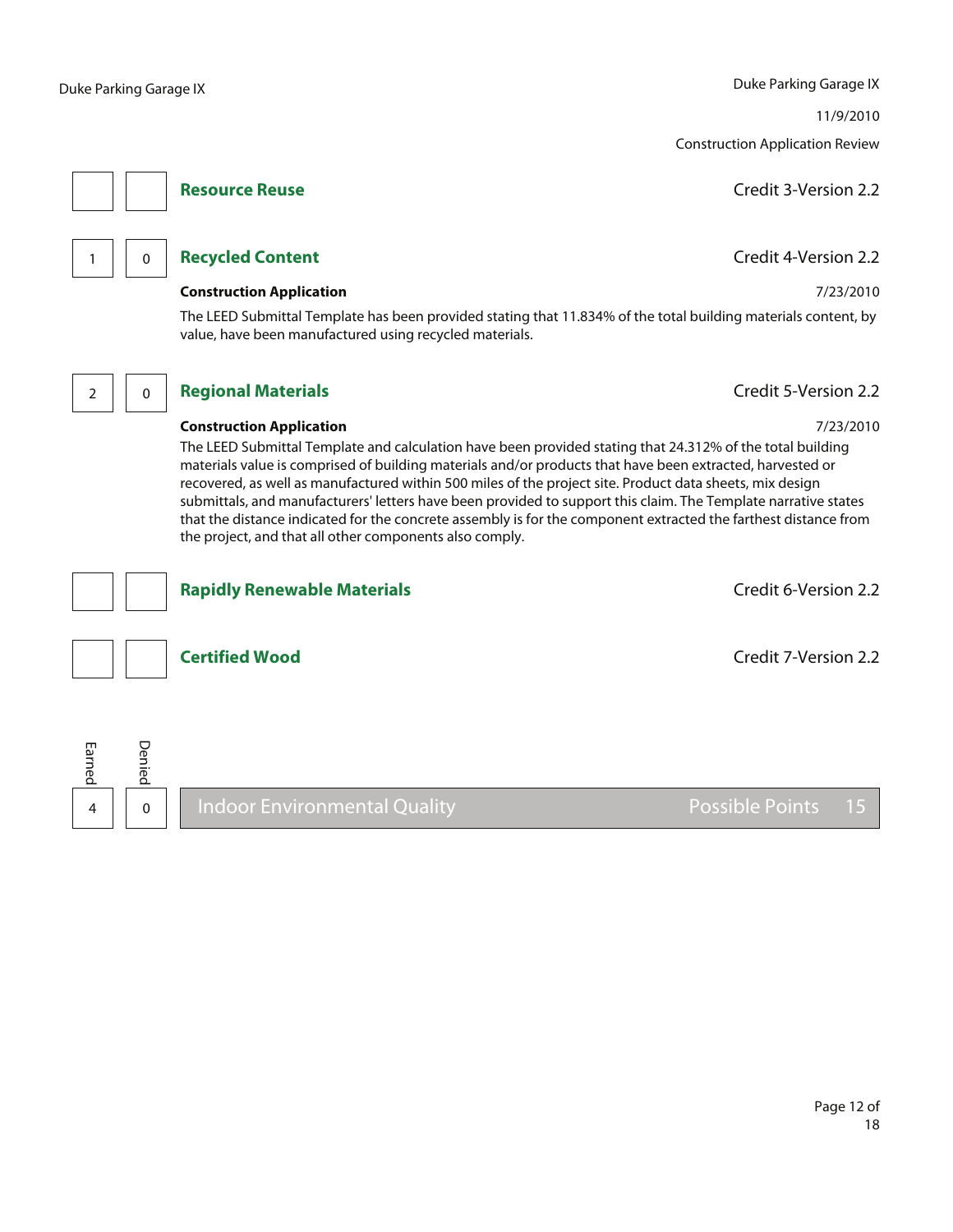11/9/2010

Construction Application Review



# 0 **Minimum IAQ Performance Alternative 1-Version 2.2 Prerequisite 1-Version 2.2**

# **Design Application** 9/21/2009

The LEED Submittal Template has been provided stating that the project complies with the minimum requirements of ASHRAE Standard 62.1-2004. A supplemental narrative has been provided to describe the project's ventilation design based on natural open parking garage design. The narrative also includes specific information regarding fresh air intake volumes. Project floor plans and details have been provided. The provided narrative states that the design meets the requirements of the local code.

However, the project team has not provided the minimum ASHRAE 62.1-2004 required supply volumes for the mechanically ventilated zone. Also, specific information has not been provided demonstrating that the local code is more stringent than ASHRAE 62.1-2004.

TECHNICAL ADVICE: Please provide a detailed narrative or calculation table with the actual outdoor air supply volume for each zone compared to minimum ASHRAE 62.1-2004 required outdoor air supply volumes for each zone. Also, please ensure that the outdoor air intake volumes are calculated using the ventilation rate procedure. Please provide specific data and information demonstrating that the local code requirements are more stringent than ASHRAE 62.1-2004.

#### **Design Application** 12/9/2009

The project team has provided a revised LEED Submittal Template with a narrative, International Building Code information, and a calculation table with the actual outdoor air supply volume for each space compared to the minimum ASHRAE 62.1-2004 requirements. The documentation demonstrates prerequisite compliance.

| n | $\mathbf{0}$ | <b>Environmental Tobacco Smoke (ETS) Control</b>                                                                                                                                                                                                                                                                                                                                                                          | Prerequisite 2-Version 2.2 |
|---|--------------|---------------------------------------------------------------------------------------------------------------------------------------------------------------------------------------------------------------------------------------------------------------------------------------------------------------------------------------------------------------------------------------------------------------------------|----------------------------|
|   |              | <b>Design Application</b><br>The LEED Submittal Template has been provided stating that smoking is prohibited inside buildings within the<br>project and that designated smoking areas have been located 25 feet away from building openings and air<br>intakes. Construction drawings documenting the location of the smoking rooms, designed area separations, and<br>dedicated ventilation systems have been provided. | 9/21/2009                  |
|   |              | <b>Outdoor Air Delivery Monitoring</b>                                                                                                                                                                                                                                                                                                                                                                                    | Credit 1-Version 2.2       |
|   |              | <b>Increased Ventilation</b>                                                                                                                                                                                                                                                                                                                                                                                              | Credit 2-Version 2.2       |
|   |              | <b>Construction IAQ Management Plan: During Construction</b>                                                                                                                                                                                                                                                                                                                                                              | Credit 3.1-Version 2.2     |



**Construction IAQ Management Plan: Before Occupancy Credit 3.2-Version 2.2**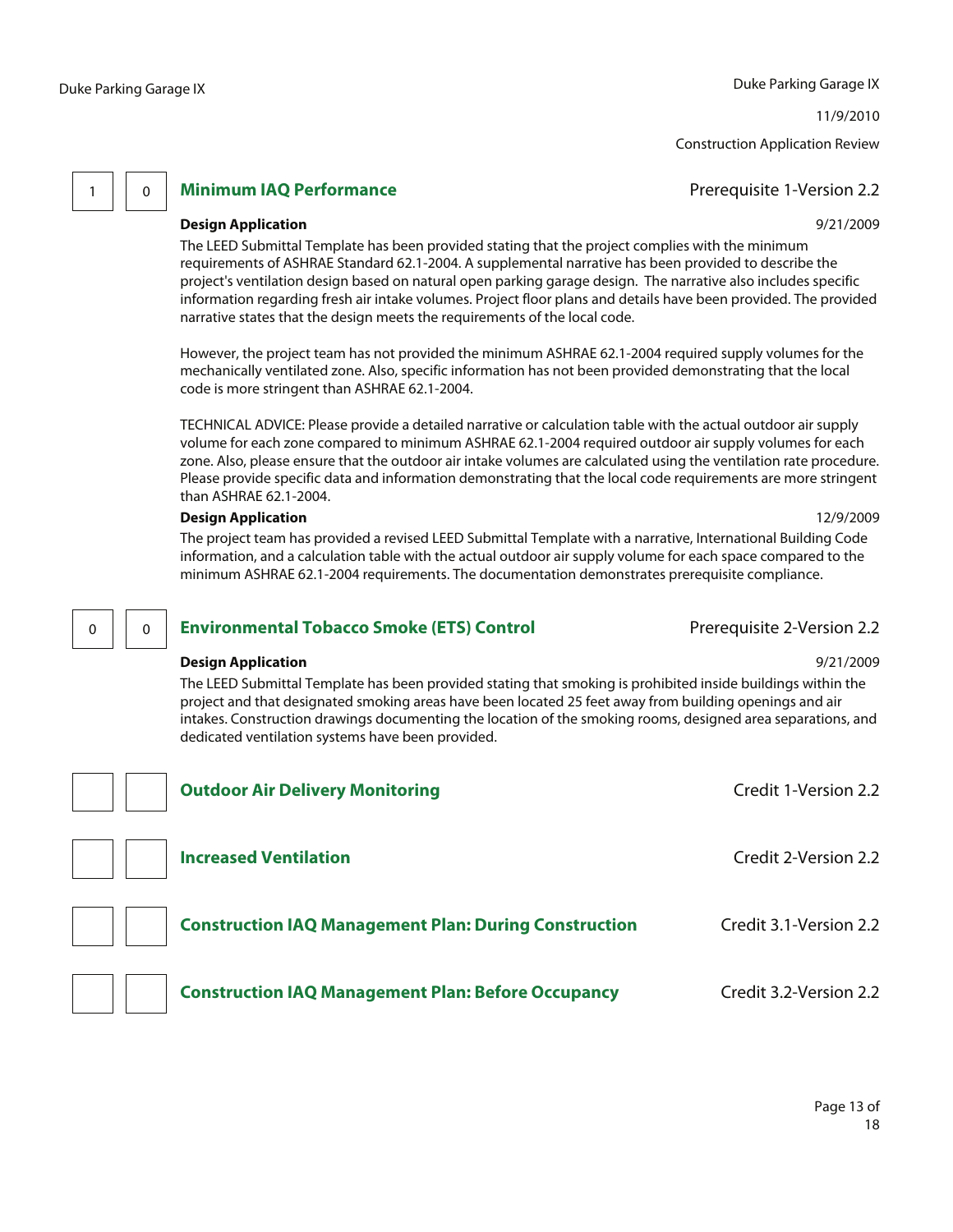| Duke Parking Garage IX                                                                                                                                                                                                                                                                                                                  | Duke Parking Garage IX                 |
|-----------------------------------------------------------------------------------------------------------------------------------------------------------------------------------------------------------------------------------------------------------------------------------------------------------------------------------------|----------------------------------------|
|                                                                                                                                                                                                                                                                                                                                         | 11/9/2010                              |
|                                                                                                                                                                                                                                                                                                                                         | <b>Construction Application Review</b> |
| <b>Low-Emitting Materials: Adhesives &amp; Sealants</b><br>0<br>1                                                                                                                                                                                                                                                                       | Credit 4.1-Version 2.2                 |
| <b>Construction Application</b><br>The LEED Submittal Template has been provided stating that all indoor adhesive and sealant products comply<br>with the VOC limits of the referenced standards for this credit. The Template includes a list of the required<br>product details. A narrative has been provided to support this claim. | 7/23/2010                              |
| <b>Low-Emitting Materials: Paints &amp; Coatings</b><br>0<br>0                                                                                                                                                                                                                                                                          | Credit 4.2-Version 2.2                 |
| <b>Low-Emitting Materials: Carpet Systems</b>                                                                                                                                                                                                                                                                                           | Credit 4.3-Version 2.2                 |
| <b>Low-Emitting Materials: Composite Wood &amp; Agrifiber</b>                                                                                                                                                                                                                                                                           | Credit 4.4-Version 2.2                 |
| <b>Indoor Chemical &amp; Pollutant Source Control</b>                                                                                                                                                                                                                                                                                   | Credit 5-Version 2.2                   |
| <b>Controllability of Systems: Lighting</b>                                                                                                                                                                                                                                                                                             | Credit 6.1-Version 2.2                 |
| <b>Controllability of Systems: Thermal Comfort</b><br>0<br>1                                                                                                                                                                                                                                                                            | Credit 6.2-Version 2.2                 |
| <b>Design Application</b><br>The LEED Submittal Template has been provided stating that a sufficient quantity of thermal controls are                                                                                                                                                                                                   | 9/21/2009                              |

LEED Submittal Template has been provided stating that a sufficient quantity of thermal controls are provided for individual workstations, and states appropriate thermal controls are available for all shared multioccupant spaces. A narrative has also been provided describing the project's thermal control strategy with a description of the type and location of the thermal controls.

For future applications, please complete the multi-occupant spaces portion of the Template. In this case, the narrative clarifies the compliance of the breakroom.

# 1 | 0 | **Thermal Comfort: Design** Credit 7.1-Version 2.2

# **Design Application** 9/21/2009

The LEED Submittal Template has been provided stating that the HVAC systems and building envelope have been designed to meet the requirements of the ASHRAE Standard 55-2004. The project team has provided a narrative describing the method used to establish thermal comfort criteria for the project and how the systems address the design criteria. Data has also been provided regarding the specific seasonal temperature and humidity design criteria.

> Page 14 of 18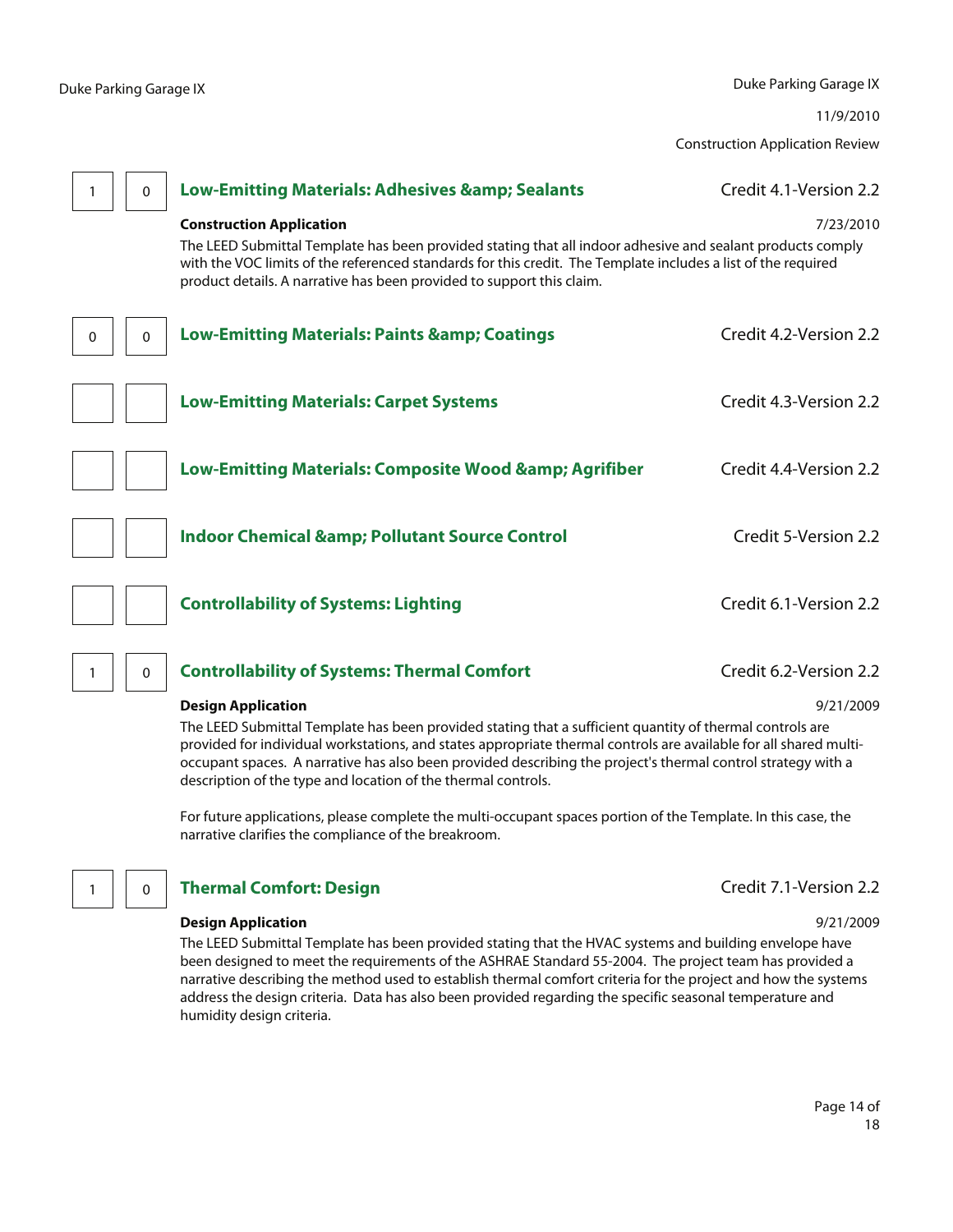11/9/2010

Construction Application Review



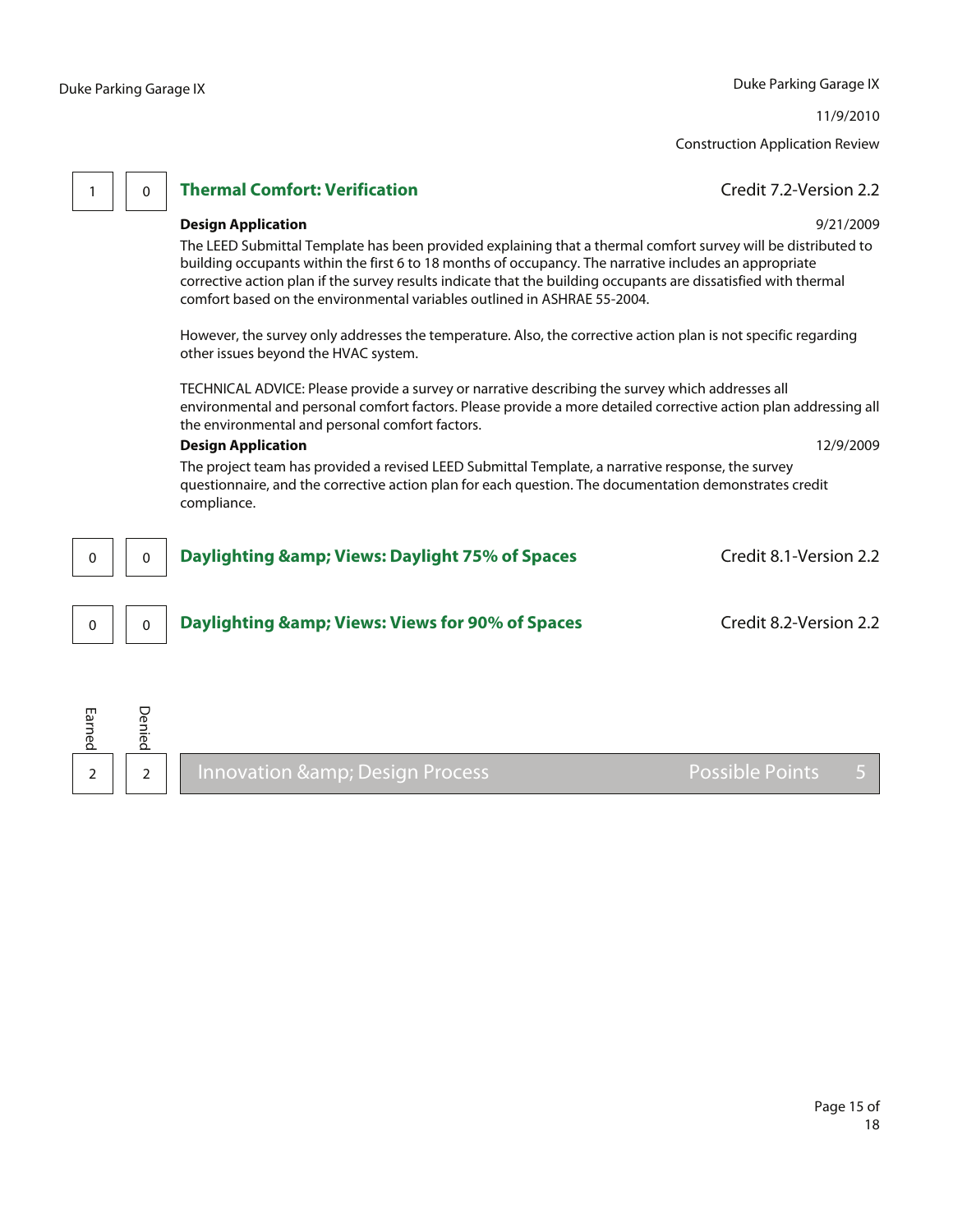11/9/2010

Construction Application Review

# 0 1 **Innovation in Design** Credit 1.1-Version 2.2

### **Design Application** 9/21/2009

The LEED Submittal Template has been provided stating that an education program has been developed to present the project's sustainable design practices to occupants and visitors to the facility. As required per IDc1.1 CIR ruling dated 9/24/2001, the program includes at least two educational components, including an educational display highlighting the building's sustainable design features and public tours.

However, in order to obtain an ID point for an educational program, supporting documentation is needed for the educational elements.

TECHNICAL ADVICE: Please provide a narrative and photographs, tour outline, sign graphics demonstrating commitment to the educational elements described in the submittal documentation.

### **Design Application** 12/9/2009

The project team has provided copies of two published articles about the project as well as a narrative describing the project team's approach to an educational signage program.

However, the project team has not provide sign graphics demonstrating commitment to an education signage program.

TECHNICAL ADVICE: The project team may submit a different Innovation in Design credit for the Construction Phase Review. Please note that an Innovation in Design strategy may only be attempted twice.

**Construction Application** 7/23/2010

**Construction Application** 10/11/2010

.

.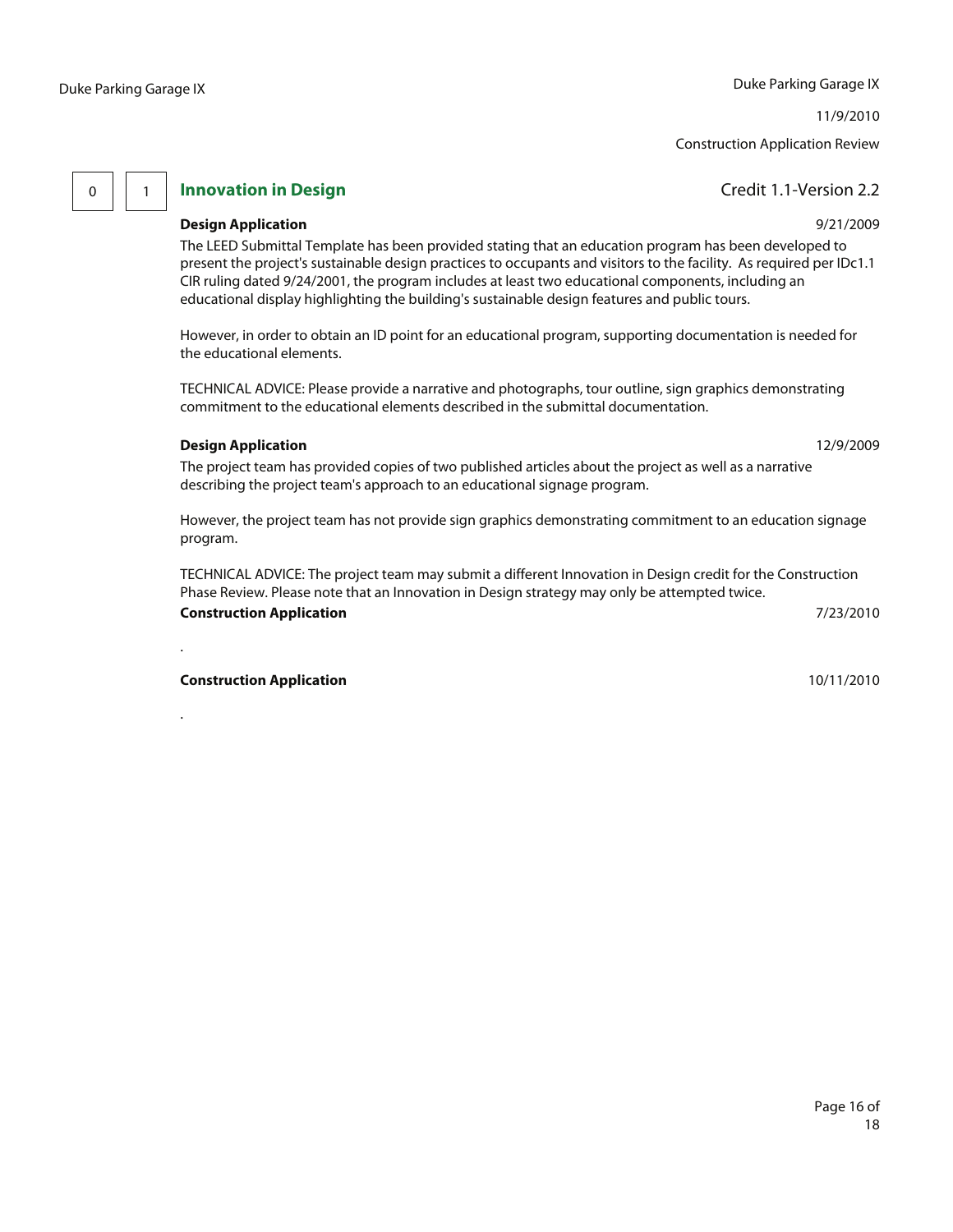11/9/2010

Construction Application Review



# 0 1 **Innovation in Design** Credit 1.2-Version 2.2

#### **Design Application** 9/21/2009

The project team has provided an ID credit proposal for development and implementation of a Green Housekeeping program.

However, the proposal, the list of office, and the lab products do not meet the requirements set forth in LEED-NC v2.0-2.1 IDc1.1 CIR ruling 4/8/2004 for achievement of an ID point for a Green Housekeeping program. Also, it is unclear how green research lab and office products are applicable for a Green Housekeeping program.

TECHNICAL ADVICE: If the project team is attempting a Green Housekeeping program, please provide the required documentation listed in LEED-NC v2.0-2.1 IDc1.1 CIR ruling 4/8/2004. Also, please provide a narrative describing the project team's approach as it applies to this building. Alternatively, please attempt a different innovation in design approach.

#### **Design Application** 12/9/2009

No new information has been provided.

TECHNICAL ADVICE: The project team may submit a different Innovation in Design credit for the Construction Phase Review. Please note that an Innovation in Design strategy may only be attempted twice.

**Construction Application** 7/23/2010

.

.

**Construction Application** 10/11/2010

# 0 **Innovation in Design Credit 1.3-Version 2.2**

## **Construction Application** 7/23/2010

The LEED Submittal Template has been provided stating that the project achieves exemplary performance for SSc5.1: Site Development, Protect or Restore Habitat as specified in the LEED-NC v2.2 Reference Guide, Third Edition. The guideline for exemplary performance in SSc5.1 is to restore or protect a minimum of 75% of the site area (excluding the building footprint). The project team has provided documentation demonstrating that 82% of the non-building area has been planted with native or adaptive species, which meets the exemplary performance requirement.

**Innovation in Design Credit 1.4-Version 2.2** 

1 0 **LEED Accredited Professional** Credit 2-Version 2.2

# **Construction Application** 7/23/2010

The LEED Submittal Template has been provided stating that a LEED AP has been a participant on the project development team. A copy of the LEED AP award certification for Sandra Yencho has been included as required.

> Page 17 of 18